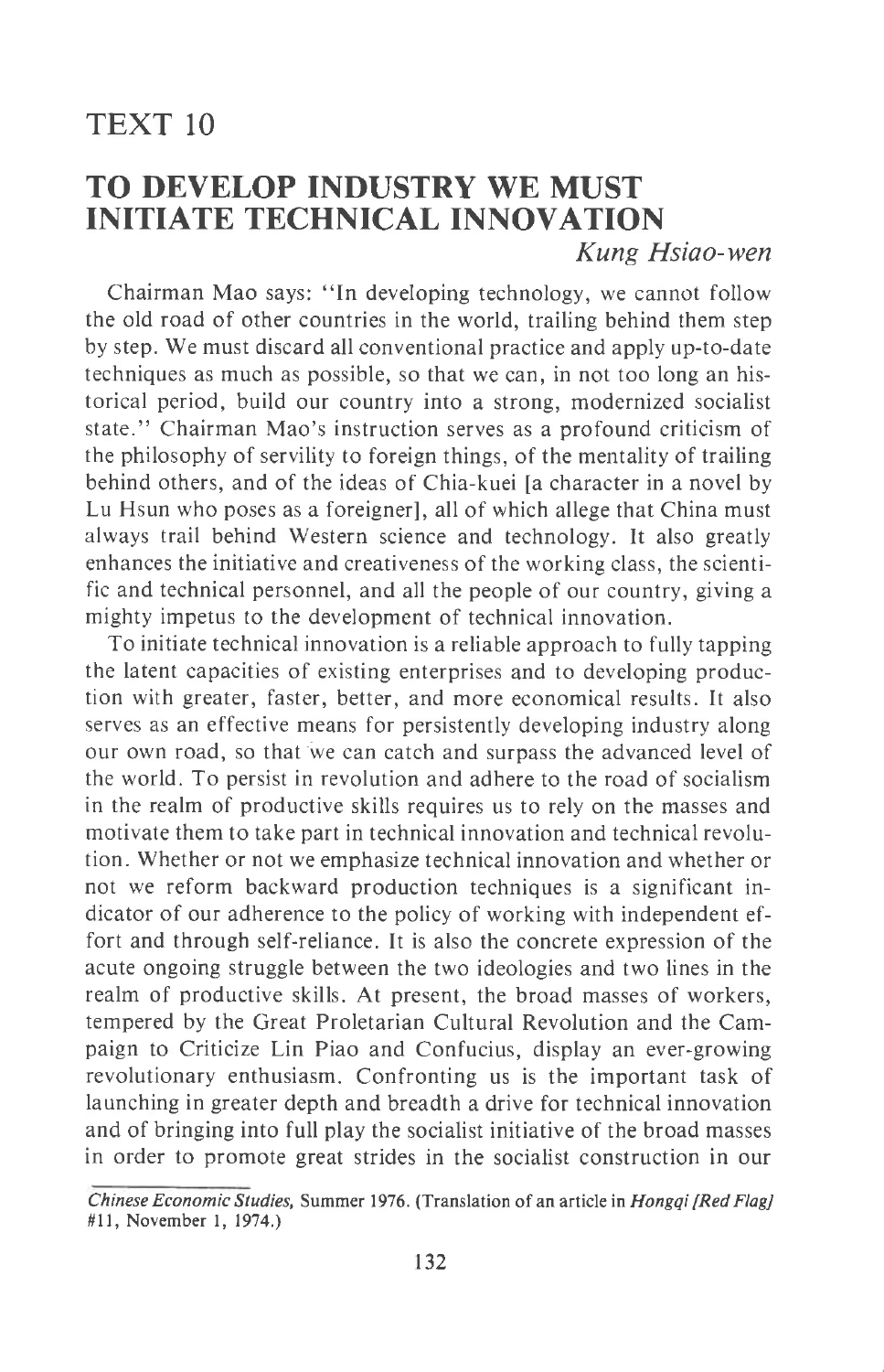## $Text\,10$  133

country and to further develop the excellent situation in both revolution and production.

Whenever the issue of increasing production becomes the topic of the day, some comrades tend to reach out their hands to higher authorities for more factory buildings, more equipment, and a greater work force. They hold that "the size of the egg determines the size of the chicken." To double output, we must double the input of factory buildings, labor force, and equipment. It appears that without "doublings" in these categories it is impossible to "double" production. This mentality puts a restriction on the mass drive to initiate technical innovation in a big way. Naturally, we cannot dismiss out of hand the contention that some addition of equipment, factory buildings, and labor force is required for increasing production. But the fact is that the current production level in some factories is far behind that of their more advanced counterparts. Only by digging out the potential capacity of these factories can we achieve more with less money, or even with no additional cost whatever. Besides, be it now or in the future, state funds for construction are always limited. The industrial labor force cannot be permitted, and is not permitted, to expand without restraint and without any connection to agriculture, which is the foundation of the national economy. Any factory which runs into difficulty and only reaches out its hand, "waiting, demanding, and relying on" the higher authorities for more, will merely dampen the socialist initiative of the broad masses. "The more one waits, the laxer his spirit; the more one relies on others, the lazier he grows; and the more one demands, the less enterprising he becomes." In units and departments where such a mentality prevails, the initiative and creativeness of the broad masses is barred from coming into play, and technical innovation and technical transformation become empty talk.

Will the "addition" of capital, equipment and whatnot lead necessarily to a proportionate increase in production? Not always. The experience of many units tells us that when the line is wrongly oriented and devoid of the revolutionary spirit of self-reliance, the broad masses are fettered in their actions and production will not rise even when more money and equipment are made available. When the line is properly directed, when the socialist initiative of the broad masses is fully mobilized and technical innovation is in full swing, then production rockets upward although little or no equipment and labor force have been added. The Shanghai steel industry, harassed by Liu Shao-ch'i's revisionist line in the days before the Cultural Revolution, hung back from progress for many years. The steel plants remained the same in number after the Cultural Revolution and basically had no expansion in labor force. However, since they have corrected the direction of the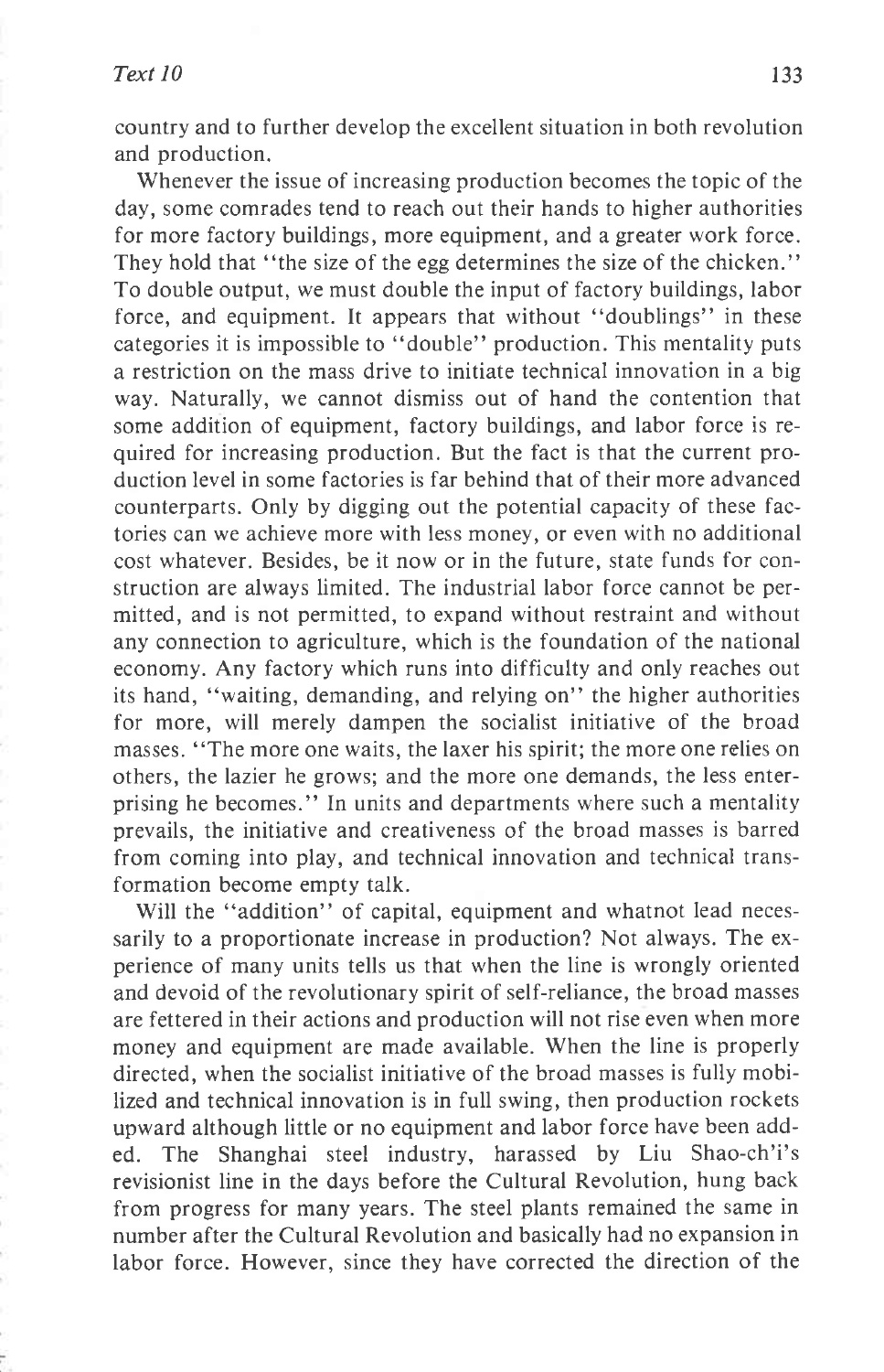Iine, they have initiated full-scale technical innovation through their own efforts and by relying on the masses. With the application of the new technique of oxygen blast, the converters increased their smelting power by 75 percent over the designed capacity. The old open-hearth furnaces with a volume of fifty tons doubled their output following this innovation. The smaller electric furnaces with a five-ton capacity accepted more and more input until they were handling fifteen tons each. ln 1973, the entire city's steel output showed a rise of 70 percent over that of 1965. This fully illustrates that there is no limit to the development of production through technical innovation and technical transformation. This insistence that "the size of the egg determines the size of the chicken," this assumption that production cannot be increased without an expansion of equipment, factory buildings, and labor force, is therefore groundless. At the same time, it also illustrates that in order to persist in reform in the realm of productive skills and to push production forward rapidly, it is imperative that we first settle the issue of ideology and line. Only by solving the ideological and political question of following the socialist road or the capitalist road from the height of the Party's basic line can we find a solution to the issue of reformation or conservatism in the realm of productive skills.

Why is it that some units seem unable to get technical innovation underway? Some comrades have argued: "The masses in our unit have great enthusiasm. A little extra work won't prevent them from accomplishing the job. Innovation or no innovation, we can get along fine." Others have held: "We are hard pressed by production tasks. We have no time for introducing innovations." All this constitutes still another mental barrier to the progress of technical innovation. It is <sup>a</sup> good thing when the masses have great enthusiasm and can accomplish their jobs even when assigned more work. However, as socialist construction in our country presses forward, production tasks gain in volume. If we fail to initiate technical innovation but rather try to complete production tasks by taxing the strength of the masses, our energies cannot long be sustained. You can "get along fine" at present, but you cannot expect to do so in the future. The great enthusiasm of the masses is a prerequisite to the launching of technical innovation. We must fully mobilize the masses and go in for technical innovation in a big way so that we can complete production tasks with better results. Is it impossible to initiate technical innovation while taxed by heavy production tasks? Not at all. The pressure of the tasks can be transformed into mobilizing power. A good many major technical innovations are rushed into being under the "pressure" of heavy production tasks. The workers in some units, hard pressed by production tasks, offered this suggestion: "Let two men take the jobs assigned to three so that one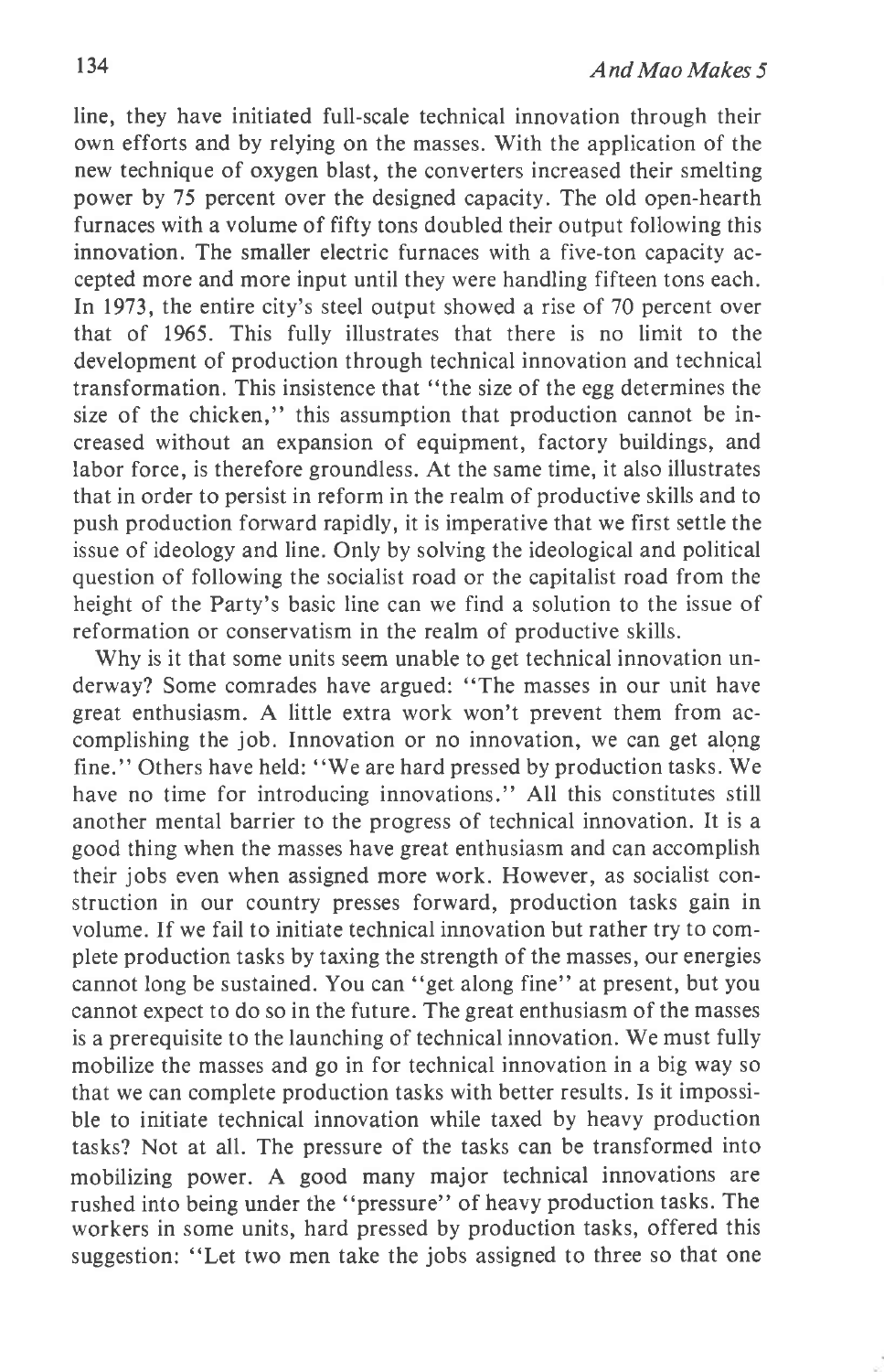can be spared for the work of technical innovation." Thus, technical innovation not only provides a mighty impetu and boosts production, but also raises the techniques of production to a much higher level. From this it can be seen that heavy production tasks, far from precluding innovation, make full-scale technical innovation a necessity, and thus production and innovation each serve as a stimulus to the other. Because technical innovation becomes a major force for boosting production, we must persist in our efforts toward it whatever the circumstances. The tendencies to exaggerate difficulty and let matters drift actually result from the evil influence of passive, conservative, and conventional thinking.

Chairman Mao says, "Mankind makes constant progress, and Nature undergoes constant change; neither remains at the same level." Two different mentalities are represented by those who rest content with things as they are and those who, ori the other hand, persist in their efforts to change reality. Marxists hotd that in a socialist society, classes and class struggle are facts. Like all other revolutionary struggles, the production struggle develops out of contradictions and conflicts. Our present-day level of productive skill represents tremendous progress as compared to that of the era preceding the Cultural Revolution. This progress did not come about naturally, but was, in simple fact, the result of struggle. As Chairman Mao's revolutionary line prevails over the revisionist line pursued by Liu Shao-ch'i and Lin Piao, the broad masses, fostering the spirit of self-reliance and hard struggle, have surmounted one difficulty after another, ceaselessly seeking changes in production conditions and consequently attaining today's high level. Without innovation and change, there can be no progress. It has been so from the past to the present day, and it will remain so in the future. After there has been progress in production, new contradictions will arise and require new solutions. It will not suffice simply to continue as of old. The revisionists hold that to develop industry, science, and technology, we have no alternative but to trail behind others step by step. They have the bourgeoisie of the West on their minds, never giving a thought to the proletariat of the East. They refuse to recognize the existence of classes and class struggle in a socialist society and try to suppress the emergence of new things on the fronts of industry, science, and technology. They go by their old ways and oppose change, an attitude which actually indicates stagnation, retrogression, and restoration. The struggle over this issue will be a lengthy one.

Legalists, who represented the emerging classes in history, advocated progress and stood for change. Under the slogan "Do not copy the old or uphold what is customary," they launched a vehement onslaught on the old and backward relations of production. With the mighty strength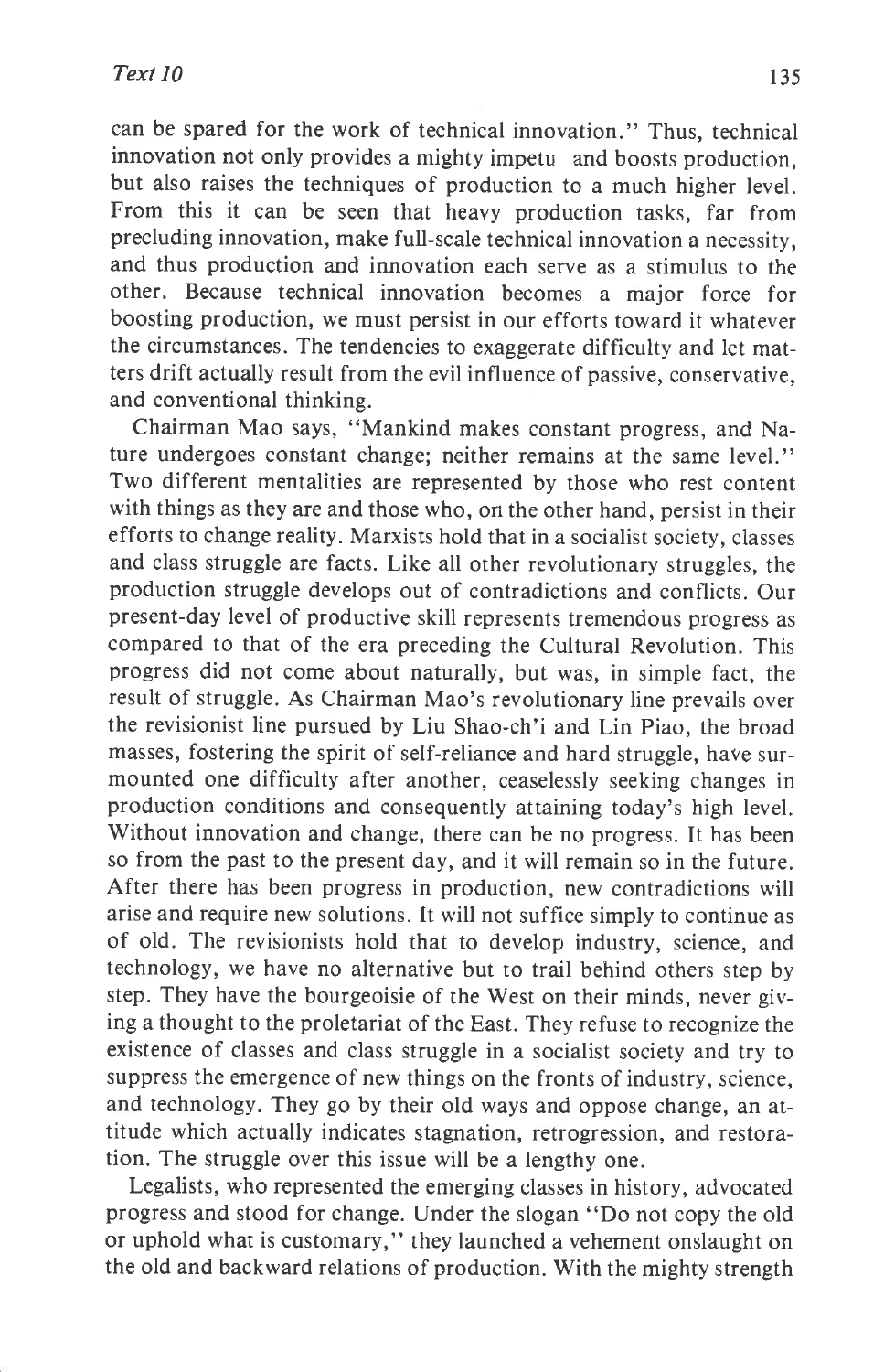of the laboring people as the major force propelling history, they served as an impetus for the promotion of change in production techniques and spurred production forward. The Confucians preached that "to copy the old will lead to no harm and to observe the rites will ensure against evil." Their precept was nothing but the spiritual yoke that restrained the laboring people from changing the conditions of production. Lin Piao followed Confucius in his pursuit of the counterrevolutionary program of "restraining oneself and restoring the rites" and in his advocation of the "concept of destiny" and the "theory of the summit" in order to meet the demand of the overthrown exploiting classes for restoration and retrogression. Clearly, in the realm of productive skills, there has always been an acute struggle between two different ideological lines in the form of a conflict between progress and retrogression, between seeking change and sticking with the old. In its revolution, the proletariat aims to end the old world and the old things. It must fight politically and ideologically against the reactionary forces representing the exploiting classes and their influence. With respect to productive skills, the proletariat must combat the conservative tendency to let matters drift and must contend with the mentality of cowards and lazybones who cherish no ambition in their lives. They must be brave enough to seek change and daring enough to introduce innovations. The standardized parts industry in Shanghai is comprised mostly of small factories. They are poorly equipped and hard pressed by production tasks. In the past, some were of the opinion that these factories were in no position to plunge into technical innovation. But the workers said: "We fear no obstacle but indolence. We are afraid not so much that conditions are poor as that we lack ambition." They broke through the barrier of conservative thinking and plunged into transformation with full force. After having made several technical innovations since the Cultural Revolution, the whole industry, at no cost of capital to the state, has realized semiautomation or automation on 90 percent of their lathes. Furthermore, they have also created a batch of combined automatic lathes which have attained the advanced technical level of the world. The total number of staff and workers in the entire industry has decreased by 18 percent at present, while their output value has more than doubled. Obviously, the question is not whether changes can be made or whether there are difficulties. People need only to free themselves mentally from the bondage of conventional custom in order to be able to open up a new world of technical innovation, a world in which they can continue to discover, invent, create, and advance.

There are still other comrades who maintain that if technical innovation is to be launched, it ought to be done in a proper way. This "proper way" is no more than verbiage, an expression of their lust for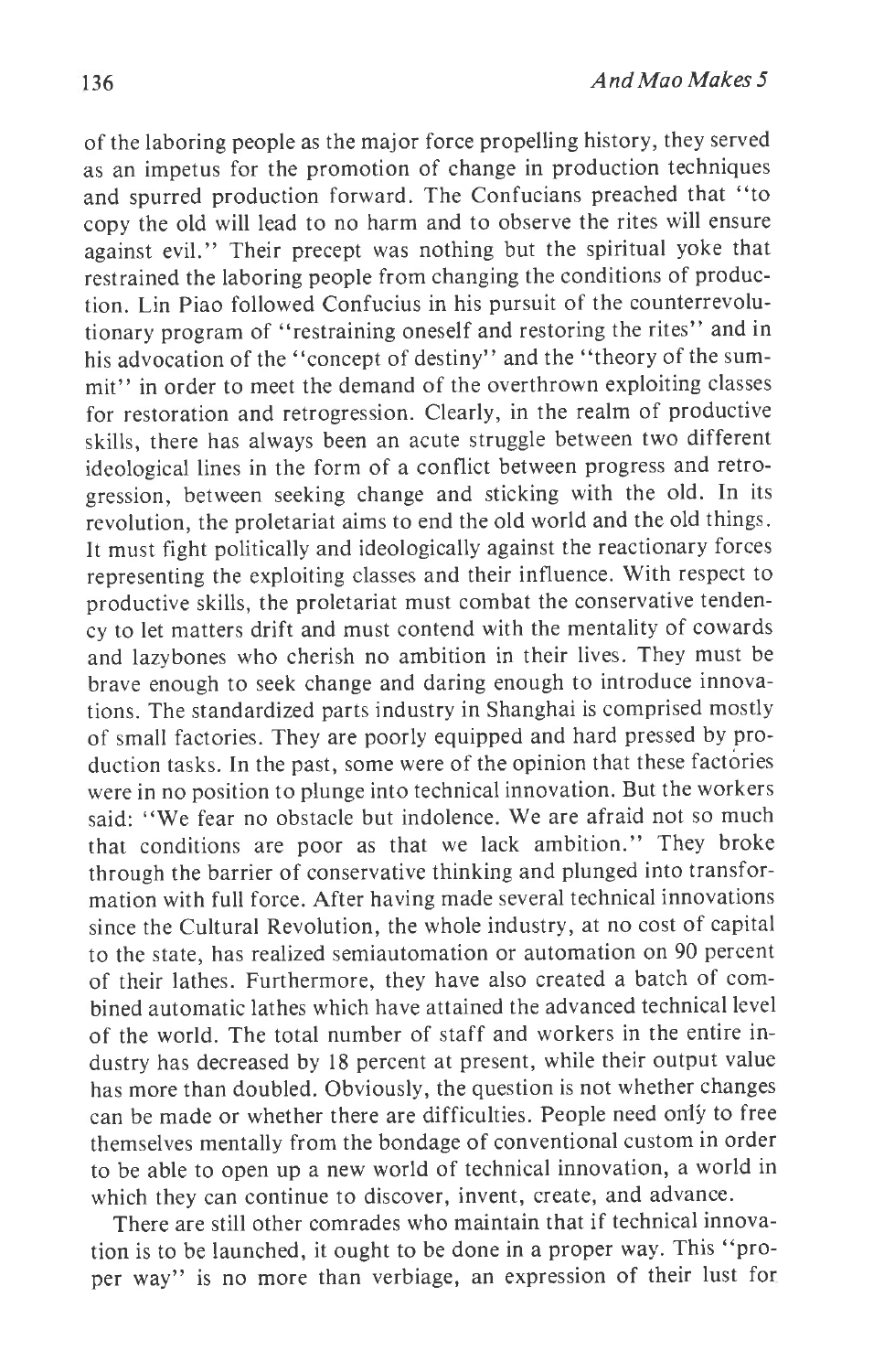expansion and sophistication. In their eyes, only the reproduction of what has been recorded in a "foreign book" or what has been done by foreigners can be regarded as "proper." As for innovations and creations achieved by indigenous methods and coming forth from the broad masses, they hold them all in contempt, terming them "improper," "irregular," or "unreliable." If technical innovation is to be launched in the "proper way" as they define it, there will be nothing to do but imitate and copy things foreign. This will inevitably strangle innovation and creativity on the part of the masses and throw cold water on their enthusiasm. If we are to launch an extensive drive for technical innovation, it is imperative that we overcome ideas founded on blind faith in things foreign, feelings of inferiority, and contempt for the masses.

The broad masses achieve innovations and creations by simple and indigenous methods. Are their devices "irregular" or "unreliable"? Absolutely not. The masses seek innovations and creations in order to meet practical needs stemming from the progress of production. They find them by summing up their rich experience of practice and adapting them to local conditions, and thus the devices they create are marked by low cost, quick application, and effective results. These devices are handy and expedient when employed, easily applied to production, and easily popularized and implanted among the masses. They are rhe crystallization of the collective wisdom and experience of the broad masses, and they result from self-reliance and hard struggle. Mueh evidence testifies to the fact that innovations and creations that begin with the simple and indigenous methods of the masses will undergo a ceaseless process of improvement. Fragmentary innovation may result in wholesale technical revolution. The reform of a single gadget may lead to the revamping of a whole installation. The mechanization and automation of one working process might eventually shape itself into the streamlining of automatic production, which may in turn bring about <sup>a</sup> complete change in production and technology in the entire enterprise or the whole industry. Among our new devices are quite a few items that have caught up with, and even exceeded, the advanced level of the world. These are not the fruits of imitation or copying, but are achievements bearing a Chinese character and ranging from the form of products to the technical approaches employed in their making. With this in mind, we can open a new road for the development of science and technology, a road corresponding to the conditions in our own country and ensuring greater, faster, better, and more economical results. To begin to innovate by applying simple and indigenous methods does not mean that we must exclude all foreign methods. On the contrary, it will be effective to closely integrate foreign methods with indigenous ones and thus "absorb what is useful, reject what is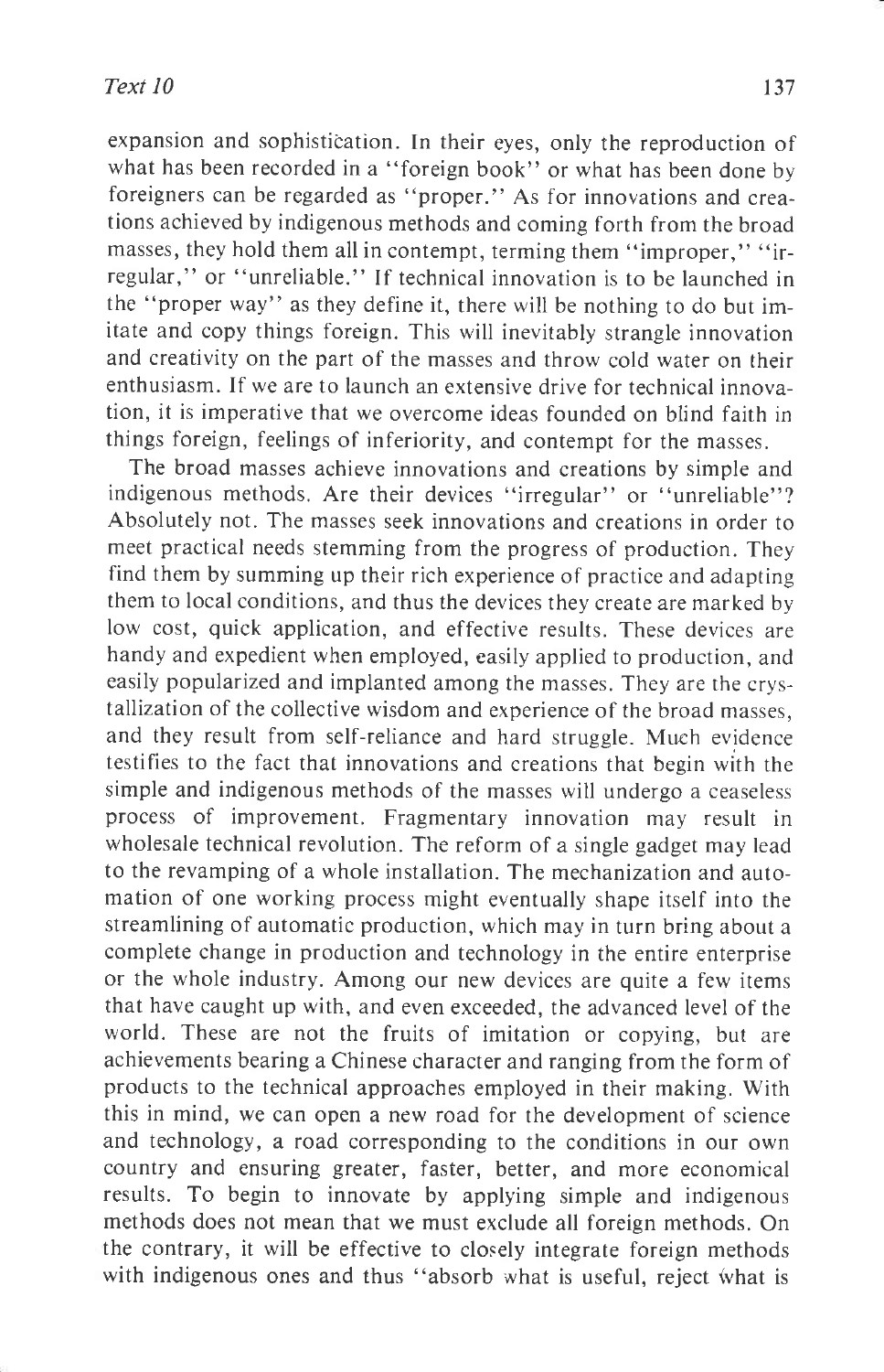useless, and add what is peculiar to us," making foreign things serve our purposes and play a greater and better role. Prior to the Cultural Revolution, the sweater industry in Shanghai was engaged in a project of automation. Influenced by the revisionist line, they tried to accomplish this in a "proper way" and entrusted the project to a few persons working behind closed doors. The project continued for quite <sup>a</sup> number of years, but without result. Last year, two young electricians in a sweater factory, taking the practical needs of production as their starting point, set out to create an innovation by simple methods. At <sup>a</sup> cost of only seventy-two dollars they created a "light and electricity control box" that automated four working processes. Due to its low cost and quick effectiveness, it was warmly received by the workers. In half a year's time, the device was popularized sufficiently to be found on some 1,500 knitting machines in the industry and was responsible for raising production efficiency by 15 percent. Since the beginning of this year, this simplified process-control device has been further popularized and is now employed in twenty factories in the city, including the industries of steel rolling, steel forging, metal cutting, and rubber goods. This episode illustrates vividly that innovations introduced by the masses from simple methods have great vitality. As simple methods gain prestige, the road to technical innovation and technical transformation ever broadens. The workers said it well: "Simplicity, simplicity; we must stick to it as an unshakable method." This they said because to seek technical innovation initially through simple methods is in keeping with the objective law under which technology develops from lower to higher levels, from quantitative change to qualitative change. Simplicity comes into existence relative to complexity. In the course of the development of technology, the contradiction between simplicity and complexity will always be a fact, and they will undergo reciprocal transformation under certain specific conditions. We must seek innovation initially through simple methods under the present conditions, and we will continue doing so as the conditions of the production techniques grow even better in the future. Indeed, we will be doing the same thing ten thousand years hence-but the "simplicity" of that time will be of a higher level than the "simplicity" of today.

As a matter of course, in launching technical innovation, we must comply with objective laws and emphasize eflectiveness, paying attention to combining our revolutionary spirit with a scientific attitude. Technical innovation is a painstaking job, often involving many aspects of production and scientific research. Nothing will be accomplished if we fail to abide strictly by objective laws. Some units have done a fine job of technical innovation. Their experiences prove that in the course of innovation it is necessary to fully mobilize the masses and attentively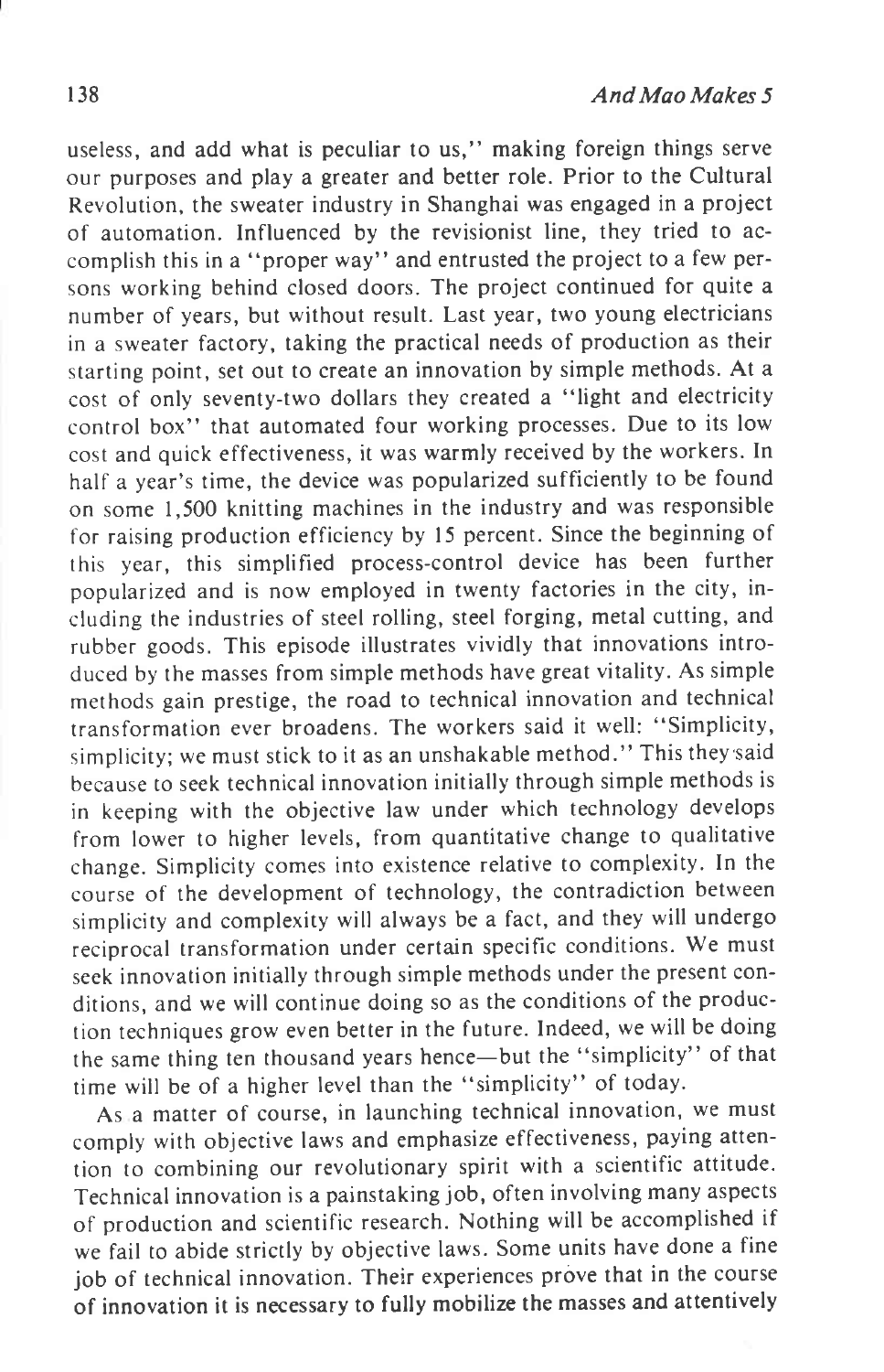sum up their advanced experience. Simultaneously, we must also emphasize study, investigation, and repeated scientific experimentation. We can thus avoid going astray and achieve greater results in a relatively short period of time.

"The leadership must advance ahead of the movement and not fall behind it." Spurred by the Campaign to Criticize Lin Piao and Confucius, mass technical innovation in various industrial departments is now' forging ahead. It is the pressing demand of the broad masses that we make great efforts and effect great changes. Leading cadres at different levels on the economic front should keep pace with the forward strides of the masses and lead them enthusiastically forward. They must strive to do still better in organizing the initiative of the broad masses and must voluntarily readjust those aspects of the relations of production which do not conform to the progress of the productive forces. They should deftly employ the superstructure as an energetic, impelling force and promote the drive for technical innovation more extensively and profoundly. Chairman Mao points out: "Our people should have a farsighted, overall plan. We must strive to change economic, scientific, and cultural backwardness in our country within a few decades and quickly pull abreast of the advanced level of the world." Anyone who cherishes the socialist new China, any revolutionary who adheres to Chairman Mao's policy of independence and self-reliance while rejecting the traitorous line pursued by Liu Shao-ch'i and Lin Piao,, is bound to give warm support to this instruction from Chairman Mao. The existing foundation of our industry has been continually reinforced by the construction carried out during the past five-year plans, and the conditions for undertaking technical innovation have become more favorable than ever. In accordance with the Ceneral Line of "Go all out, aim high, and achieve greater, faster, better, and more economical results," we must foster the high aspiration of making our country srrong through vigorous effort and must engage ourselves in solid, hard work. By doing this, we are certain to raise the production skills in our country to a still higher level. Each industrial department must work out its own plan, clearly defining its direction and goals for future technical innovation and transformation. And, beginning from the current, actual conditions of production, they should strive to strengthen the weak links in production. Envisioning what lies in the distant future and grappling with what arises in the present, they are to exert themselves to effect some small changes in the techniques of production each year. By the accumulated effort of several years, they can bring about major changes in production. With ceaseless change, they will move forward ceaselessly. Meanwhile, they must lend wholehearted support to the new things created by the masses and must energetically encourage